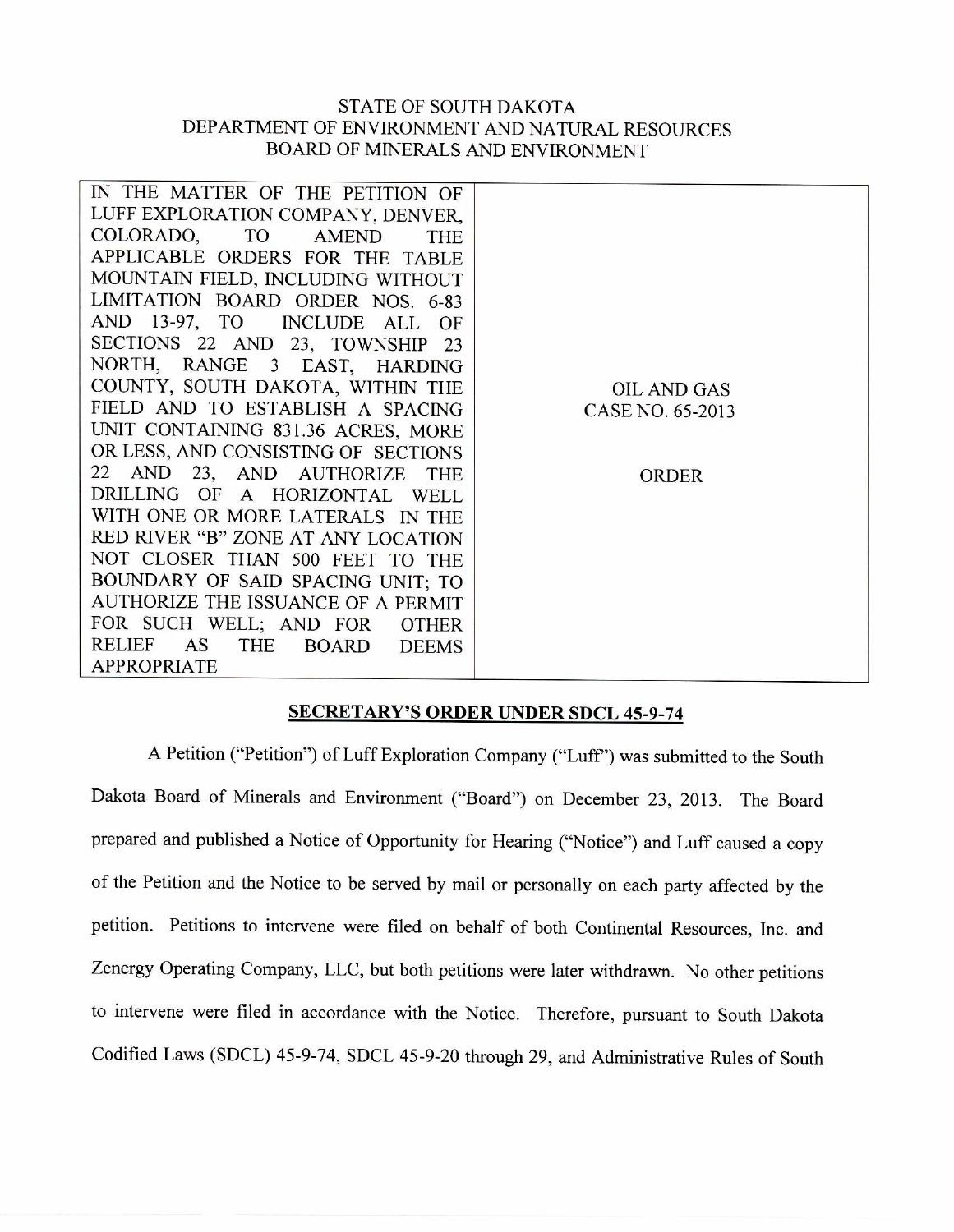Dakota 74:12:02:06, and based upon Luff's Petition and the supporting documents filed by Luff, the Secretary makes and enters the following order:

Luff represents owners of interests in the oil and gas leasehold estate in all or portions of Sections 22 and 23, Township 23 North, Range 3 East, Harding County, South Dakota.

Pursuant to Order No. 13-97, all of Section 26, Township 23 North, Range 3 East, was included as a 640-acre spacing unit in the Table Mountain Field. Section 23 lies immediately north of and adjacent to Section 26, and Section 22 is in turn adjacent to Section 23. Sections 22 and 23 each constitute "short" sections on the border between the states of South Dakota and North Dakota and each section consists of approximately 415 acres.

Luff desires to drill a horizontal well in the Red River "B" formation in a generally east/west orientation across the 831.36 acres included in the proposed spacing unit. Luff's geologic interpretation indicates that the Red River "B" formation underlying these lands is likely productive from the same common source of supply currently included in the Table Mountain Field. The proposed spacing unit accommodates the wellbore planned by Luff and is also consistent with other spacing orders entered by the Board addressing the short sections on the border with North Dakota.

Such a spacing unit is not smaller than the maximum area that can be efficiently and economically drained by the proposed well and the size, shape and location of the spacing unit will result in the efficient and economic development of the pool as a whole.

## IT IS THEREFORE ORDERED

A. That Board Order Nos. 6-83 and 13-97 and any applicable orders be amended so as to extend the boundary of the Table Mountain Field to include all of Sections 22 and 23, Township 23 North, Range 3 East, Harding County, South Dakota, and to establish a spacing

2